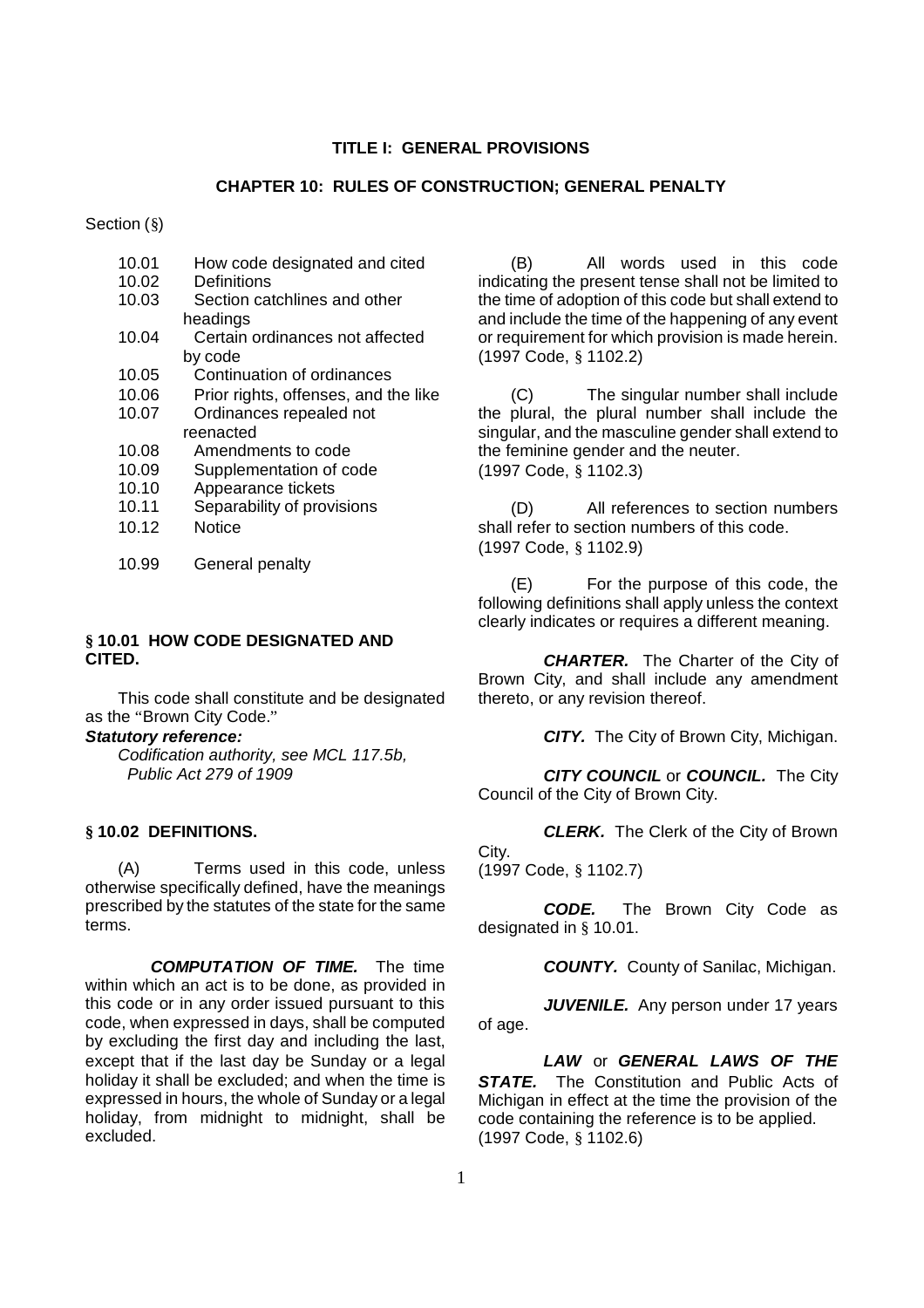*MINOR.* A person under 21 years of age.

*MUNICIPAL CIVIL INFRACTION.* An act or omission that is prohibited by this code or any ordinance of the City, but which is not a crime under this code or any other ordinance of the City, and for which civil sanctions, including without limitation, fines, damages, expenses, and costs may be ordered, as authorized by Public Act 236 of 1961, as amended, being MCL 600.8701 - 600.8735. A *MUNICIPAL CIVIL INFRACTION* is not a lesser included offense of any criminal offense in this code.

*OFFICER, DEPARTMENT, BOARD,<br>AND THE LIKE. Whenever any officer,* Whenever any officer, department, board or other public agency is referred to by title only, the reference shall be construed as if followed by the words "of the City of Brown City, Michigan." Whenever, by the provisions of this code, any officer of the City is assigned any duty or empowered to perform any act or duty, reference to the officer shall mean and include the officer or his or her deputy or authorized subordinate.

**ORDINANCES.** The ordinances of the City of Brown City and all amendments thereto.

**PERSON.** Any natural individual, firm, trust, partnership, association, or corporation. Whenever the word *PERSON* is used in any section of this code prescribing a penalty or fine, as applied to partnerships or associations, the word includes the partners, or members thereof, and as applied to corporations the word includes officers, agents, or employees thereof who are responsible for any violations of the section. The singular includes the plural. The masculine gender includes the feminine and neuter genders.

*STATE.* The term *THE STATE* or *THIS* **STATE** shall be construed to mean the State of (B) Containing any administrative provisions of the City Council;

(C) Granting any right or franchise;

(D) Dedicating, naming, establishing, locating, relocating, opening, paving, widening, vacating, and the like, any street or public way in the City;

Michigan.

**STATUTE.** The Public Acts of Michigan in effect at the time the provisions of the code containing the reference is to be applied. All references to specific Public Acts shall be to the acts as are in effect at the time the reference to the act is to be applied.

(1997 Code, § 1102.5)

## **§ 10.03 SECTION CATCHLINES AND OTHER HEADINGS.**

The catchlines of the several sections of this code printed in boldface type are intended as mere catchwords to indicate the contents of the sections and shall not be deemed or taken to be the titles of the sections, nor as any part of the sections, nor, unless expressly so provided, shall they be so deemed when any of the sections, including the catchlines, are amended or reenacted. No provision of this code shall be held invalid by reason of deficiency in any such catchline or in any heading or title to any chapter, article, or division.

## **§ 10.04 CERTAIN ORDINANCES NOT AFFECTED BY CODE.**

Nothing in this code or the ordinance adopting this code shall affect any ordinance not in conflict with or inconsistent with this code:

(A) Promising or guaranteeing the payment of money for the City, or authorizing the issuance of any bonds of the City or any evidence of the City's indebtedness, or any contract or obligations assumed by the City;

(E) Making any appropriation;

(F)Levying or imposing taxes;

(G) Establishing or prescribing grades in the City;

(H) Providing for local improvements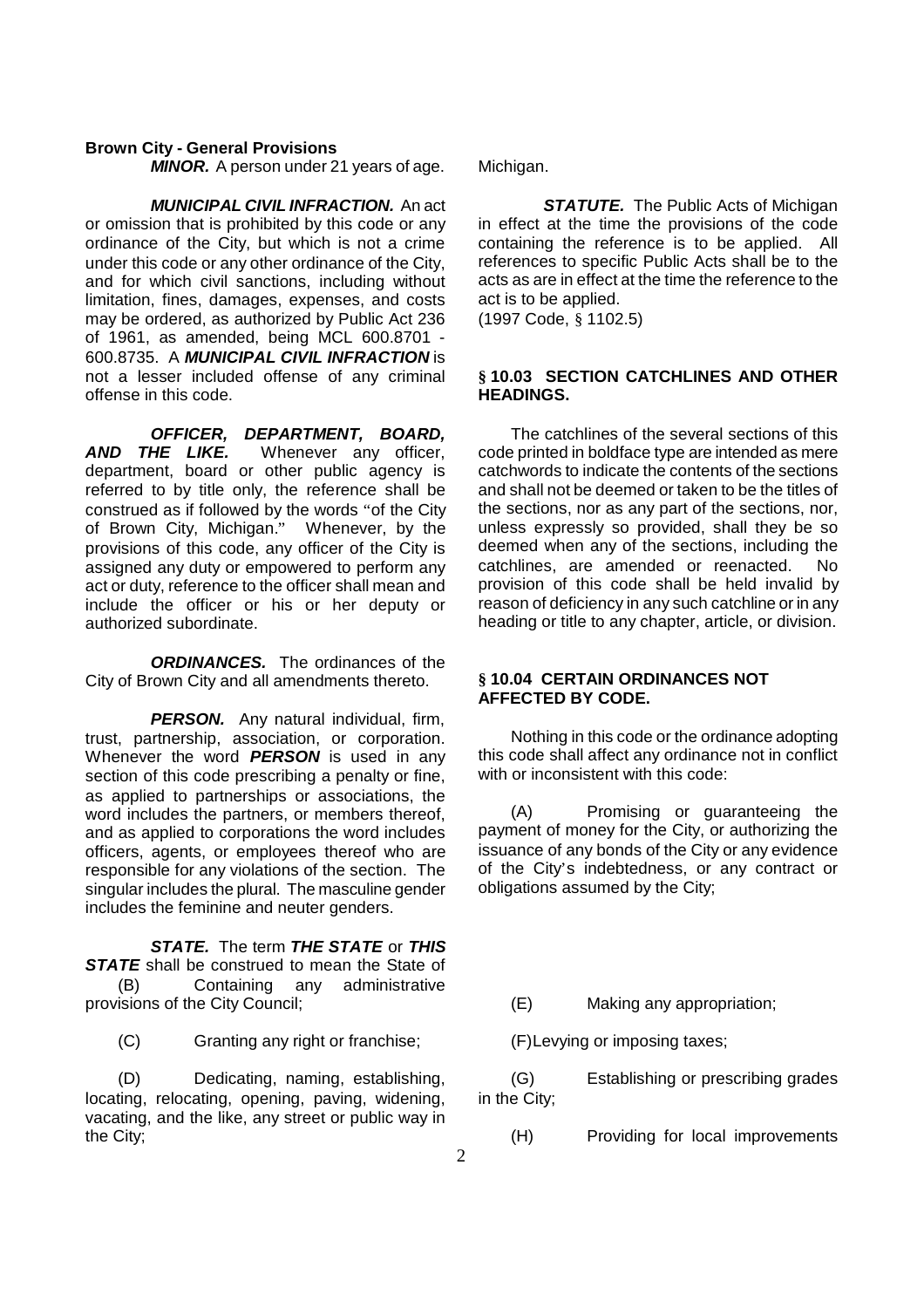and assessing taxes therefor;

(I) Dedicating or accepting any plat or subdivision in the City;

(J)Extending or contracting the boundaries of the City;

(K) Prescribing the number, classification, or compensation of any City officers or employees;

(L)Prescribing specific parking restrictions, no-parking zones; specific speed zones; parking meter zones; and specific stop or yield intersections or other traffic ordinances pertaining to specific streets;

(M) Pertaining to rezoning;

(N) Any other ordinance, or part thereof, which is not of a general and permanent nature;

and all the ordinances are hereby recognized as continuing in full force and effect to the same extent as if set out at length in this code. The ordinances are on file in the City Clerk's office.

## **§ 10.05 CONTINUATION OF ORDINANCES.**

The provisions of this code, so far as they are the same in substance as those of heretofore existing ordinances, shall be construed as a continuation of the ordinances and not as new enactments.

## **§ 10.06 PRIOR RIGHTS, OFFENSES, AND THE LIKE.**

Any act done, offense committed or right (A) By contract or by City personnel, supplements to this code shall be prepared and printed whenever authorized or directed by the City Council. A supplement to the code shall include all substantive permanent and general parts of ordinances adopted during the period covered by the supplement and all changes made thereby in the code. The pages of a supplement shall be so numbered that they will fit properly into the code

accruing, accrued or acquired, or liability, penalty, forfeiture or punishment incurred prior to the time of adoption of this code shall not be affected by the adoption, but may be enjoyed, asserted, enforced, prosecuted or inflicted as fully and to the same extent as if the adoption had not been effected.

# **§ 10.07 ORDINANCES REPEALED NOT REENACTED.**

No ordinance or part of any ordinance heretofore repealed shall be considered reordained or reenacted by virtue of this code, unless specifically reenacted. The repeal of any curative or validating ordinances shall not impair or affect any cure or validation already effected thereby.

#### **§ 10.08 AMENDMENTS TO CODE.**

(A) Amendments to any of the provisions of this code shall be made by amending the provisions by specific reference to the section number of this code in the following language: "That section \_\_\_\_\_ of the Brown City Code, is hereby amended to read as follows:..." The new provisions shall then be set out in full as desired.

(B) If a new section not heretofore existing in the code is to be added, the following language shall be used: "That the Brown City Code is hereby amended by adding a section, to be numbered \_\_\_\_\_, which said section reads as follows:..." The new section shall then be set out in full as desired.

## **§ 10.09 SUPPLEMENTATION OF CODE.**

and will, where necessary, replace pages which have become obsolete or partially obsolete, and the new pages shall be so prepared that, when they have been inserted, the code will be current through the date of the adoption of the latest ordinance included in the supplement.

(B) In preparing a supplement to this code, all portions of the code which have been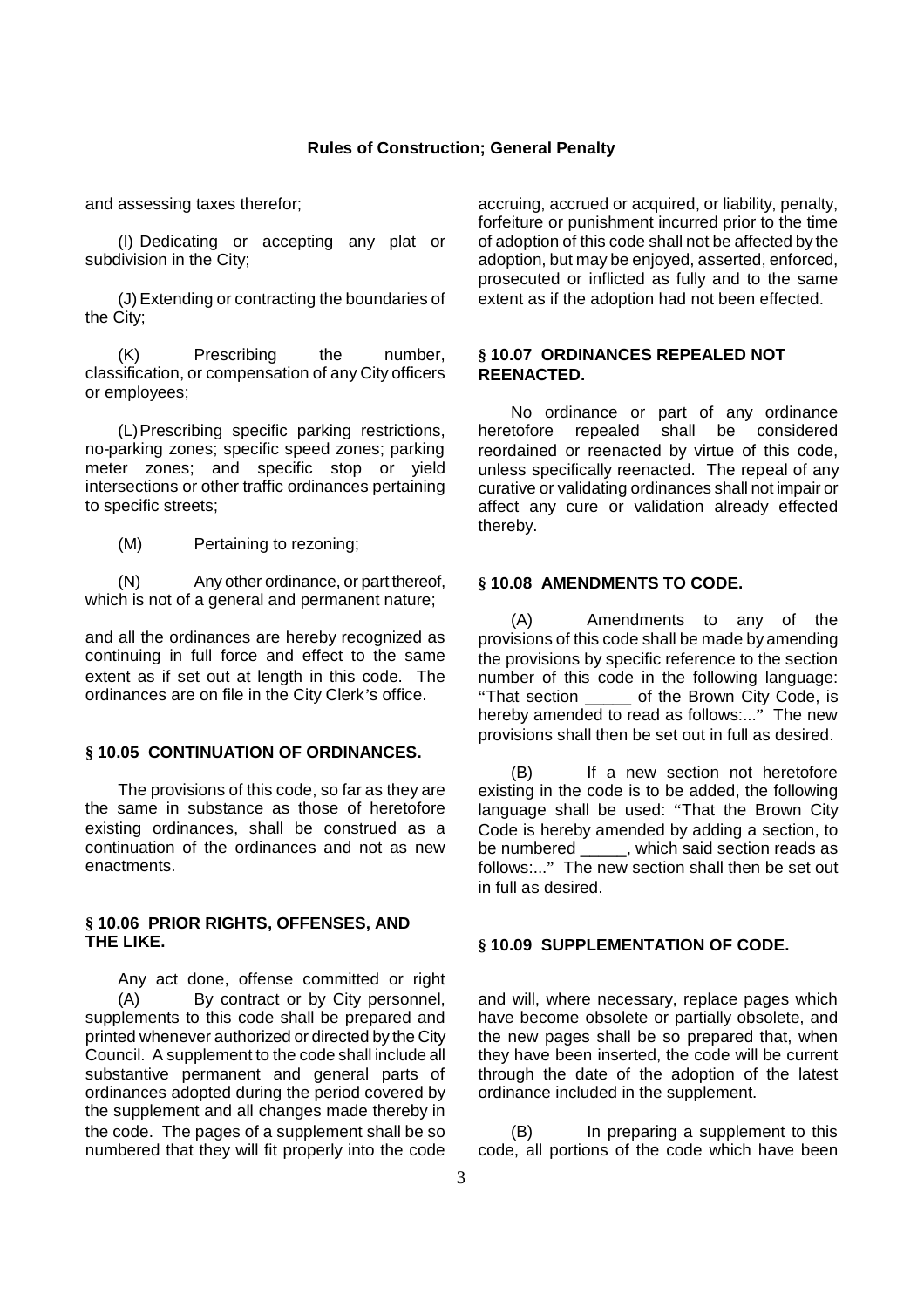repealed shall be excluded from the code by the omission thereof from reprinted pages.

(C) When preparing a supplement to this code, the codifier (meaning the person, agency, or organization authorized to prepare the supplement) may make formal, nonsubstantive changes in ordinances and parts of ordinances included in the supplement, insofar as it is necessary to do so to embody them into a unified code. For example, the codifier may:

(1) Organize the ordinance material into appropriate subdivisions;

(2) Provide appropriate catchlines, headings and titles for sections and other subdivisions of the code printed in the supplement, and make changes in the catchlines, headings, and titles;

(3) Assign appropriate numbers to sections and other subdivisions to be inserted in the code and, where necessary to accommodate new material, change existing section or other subdivision numbers;

(4) Change the words "this ordinance" or words of the same meaning to "this chapter," "this article," "this division," and the like, as the case may be, or to "sections both to (inserting section numbers to indicate the sections of the code which embody the substantive sections of the ordinance incorporated into the code); and

(5) Make other nonsubstantive changes necessary to preserve the original meaning of ordinance sections inserted into the code; but in no case shall the codifier make any change in the meaning or effect of ordinance material included in the supplement or already embodied in the code.

(2) By mailing the notice by registered mail to the owner at his or her last known address; or

(3) If the owner is unknown, by posting the notice in some conspicuous place on the premises 5 days prior to the date set therein for compliance.

#### **§ 10.10 APPEARANCE TICKETS.**

The following public servants are hereby authorized to issue and serve appearance tickets with respect to ordinances of the City, as provided by Public Law 147 of 1968, as amended, being MCL 764.9a - 764.9e, when the public servant has reasonable cause to believe that a person has committed an offense in violation of a City ordinance:

- (A) Health Officer;
- (B) Building Inspector;
- (C) City Police; and
- (D) Fire Chief.

## **§ 10.11 SEPARABILITY OF PROVISIONS.**

Each section, paragraph, sentence, clause, and provision of this code is separable and, if any provision shall be held unconstitutional or invalid for any reason, the decision shall not affect the remainder of this code, or any part thereof, other than that part affected by the decision.

### **§ 10.12 NOTICE.**

(A) Any notice due any person or required to be served by this code shall be served:

(1) By delivering the notice to the owner personally or by leaving the same at his or her residence, office, or place of business with some person of suitable age and discretion;

(B) No person shall interfere with, obstruct, mutilate, conceal, or tear down any official notice or placard posted by the City unless permission is given to remove the notice.

The Clerk shall maintain a separate file of notices given hereunder, including a record of the date upon which the notice was delivered, mailed, or posted.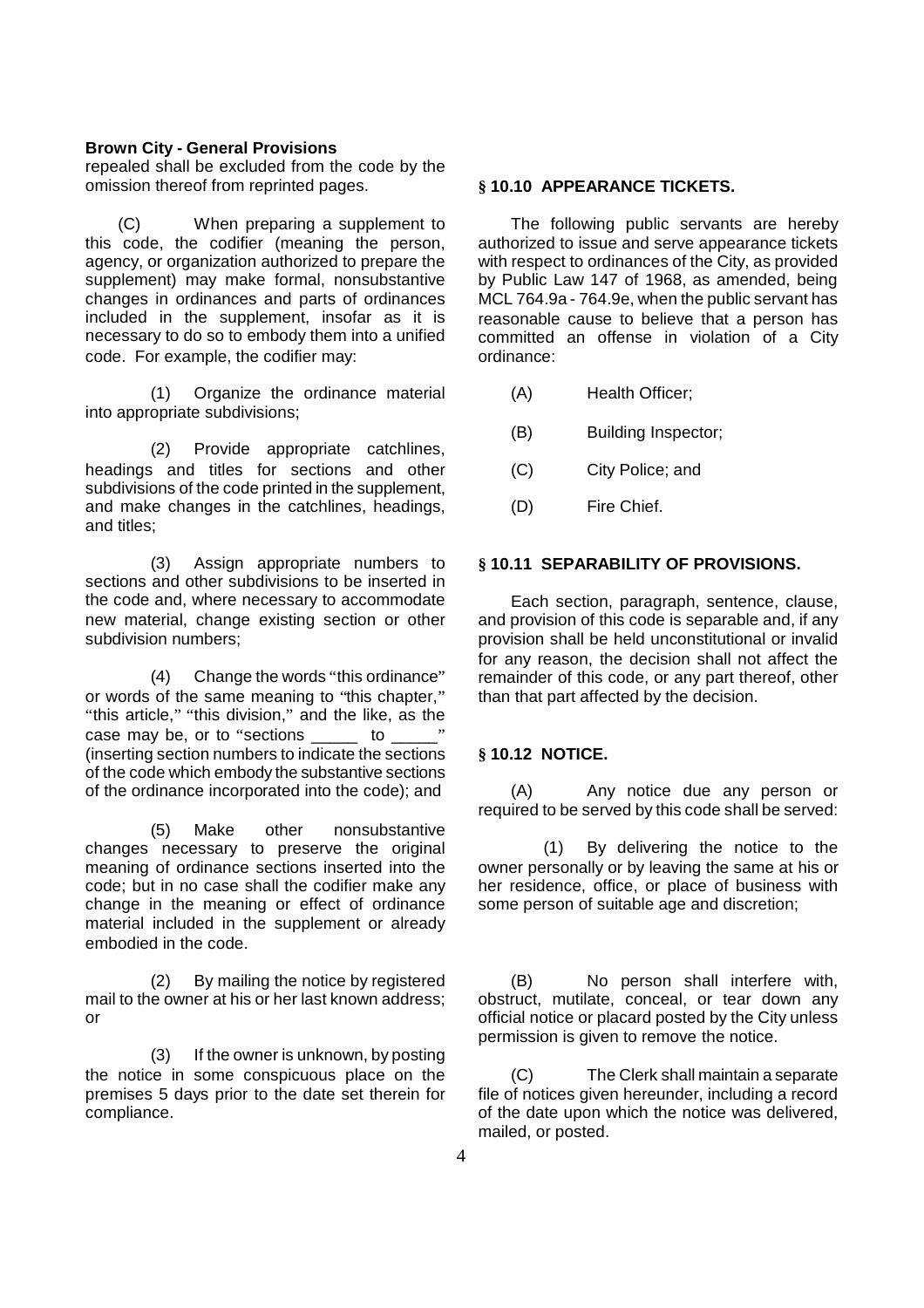### **Rules of Construction; General Penalty**

(1997 Code, § 1201)

## **§ 10.99 GENERAL PENALTY.**

(A) *General penalties and sanctions for violations of code and City ordinances; continuing violations; injunctive relief.*

(1) Unless a violation of this code or any ordinance of the City is specifically designated in the code or ordinance as a municipal civil infraction, the violation shall be deemed to be a misdemeanor.

(2) The penalty for a misdemeanor violation shall be a fine not exceeding \$500 (plus costs of prosecution), or imprisonment not exceeding 90 days, or both, unless a specific penalty is otherwise provided for the violation of this code or any ordinance.

(3) The sanction for a violation which is a municipal civil infraction shall be a civil fine in the amount as provided by this code or any ordinance, plus any costs, damages, expenses, and other sanctions, as authorized under Public Act 236 of 1961, as amended, being MCL 600.8701 - 600.8735, and other applicable laws.

(a) Unless otherwise specifically provided for a particular municipal civil infraction violation by this code or any ordinance, the civil fine for a violation shall be not less than \$50, plus costs and other sanctions, for each infraction.

(b) Increased civil fines may be imposed for repeated violations by a person of any requirement or provision of this code or any ordinance. As used in this section, *REPEAT OFFENSE* means a second (or any subsequent) municipal civil infraction violation of the same requirement or provision committed by a person within any 6-month period (unless some other period is specifically provided by this code or any ordinance) and for which the person admits responsibility or is determined to be responsible. Unless otherwise specifically provided by this code or any ordinance for a particular municipal civil infraction violation, the increased fine for a repeat offense shall be as follows.

1. The fine for any offense that is a repeat offense shall be not less than \$100 plus costs.

2. The fine for any offense that is a second repeat offense or any subsequent repeat offense shall be not less than \$150 plus costs.

(4) A *VIOLATION* includes any act that is prohibited or made or declared to be unlawful or an offense by this code or any ordinance; and any omission or failure to act where the act is required by this code or any ordinance.

(5) Each day on which any violation of this code or any ordinance continues, constitutes a separate offense and shall be subject to penalties or sanctions as a separate offense.

(6) In addition to any remedies available at law, the City may bring an action for an injunction or other process against a person to restrain, prevent, or abate any violation of this code or any City ordinance. (1997 Code, § 1105A)

(B) *Municipal civil infractions.*

(1) *Definitions and rules of construction.* For the purpose of this division (B), the following definitions shall apply unless the context clearly indicates or requires a different meaning.

*ACT.* Public Act 236 of 1961, as amended, being MCL 600.8701 - 600.8735.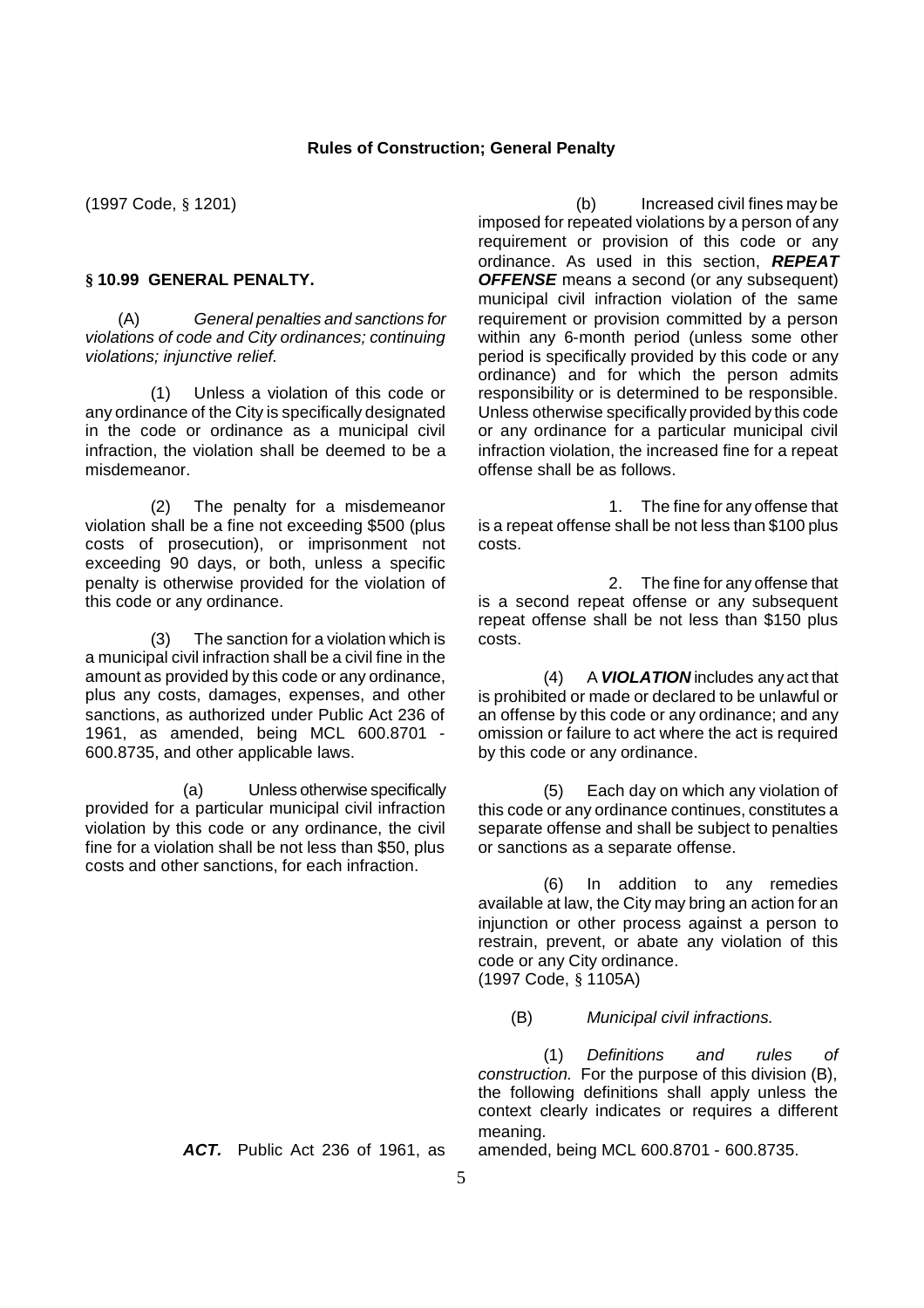# *AUTHORIZED CITY OFFICIAL.* A

police officer or other personnel of the City authorized by this code or any ordinance to issue municipal civil infraction citations or municipal civil infraction violation notices.

*BUREAU.* The Municipal Ordinance Violations Bureau as established by this division (B).

*MUNICIPAL CIVIL INFRACTION* **ACTION.** A civil action in which the defendant is alleged to be responsible for a municipal civil infraction.

*MUNICIPAL CIVIL INFRACTION CITATION.* A written complaint or notice prepared by an authorized City official, directing a person to appear in court regarding the occurrence or existence of a municipal civil infraction violation by the person cited.

*MUNICIPAL CIVIL INFRACTION VIOLATION NOTICE.* A written notice prepared by an authorized City official, directing a person to appear at the Municipal Ordinance Violations Bureau and to pay the fine and costs, if any, prescribed for the violation by the schedule of civil fines adopted by the City, as authorized under MCL 600.8396 - 600.8707(6).

(2) *Municipal civil infraction action; commencement.* A municipal civil infraction action may be commenced upon the issuance by an authorized City official of:

(a) A municipal civil infraction citation directing the alleged violator to appear in court; or

(b) A municipal civil infraction violation notice directing the alleged violator to appear at the Municipal Ordinance Violations Bureau.

(3) *Municipal civil infraction citations; issuance and service.*

(a) The time for appearance specified in a citation shall be within a reasonable time after the citation is issued.

(b) The place for appearance specified in a citation shall be the district court.

(c) Each citation shall be numbered consecutively, and shall be in a form approved by the State Court Administrator. The original citation shall be filed with the district court. Copies of the citation shall be retained by the City and issued to the alleged violator, as provided by MCL 600.8705.

(d) A citation for a municipal civil infraction signed by an authorized City official shall be treated as made under oath, if the violation alleged in the citation occurred in the presence of the official signing the complaint, and if the citation contains the following statement immediately above the date and signature of the official: "I declare under the penalties of perjury that the statements above are true to the best of my information, knowledge, and belief."

(e) An authorized City official who witnesses a person commit a municipal civil infraction shall prepare and subscribe, as soon as possible and as completely as possible, an original and required copies of a citation.

(f) An authorized City official may issue a citation to a person if:

1. Based upon investigation, the official has reasonable cause to believe that the person is responsible for a municipal civil infraction; or

2. Based upon investigation of a complaint by someone who allegedly witnessed the person commit a municipal civil infraction, and if the Prosecuting Attorney or City Attorney approves in writing the issuance of the citation.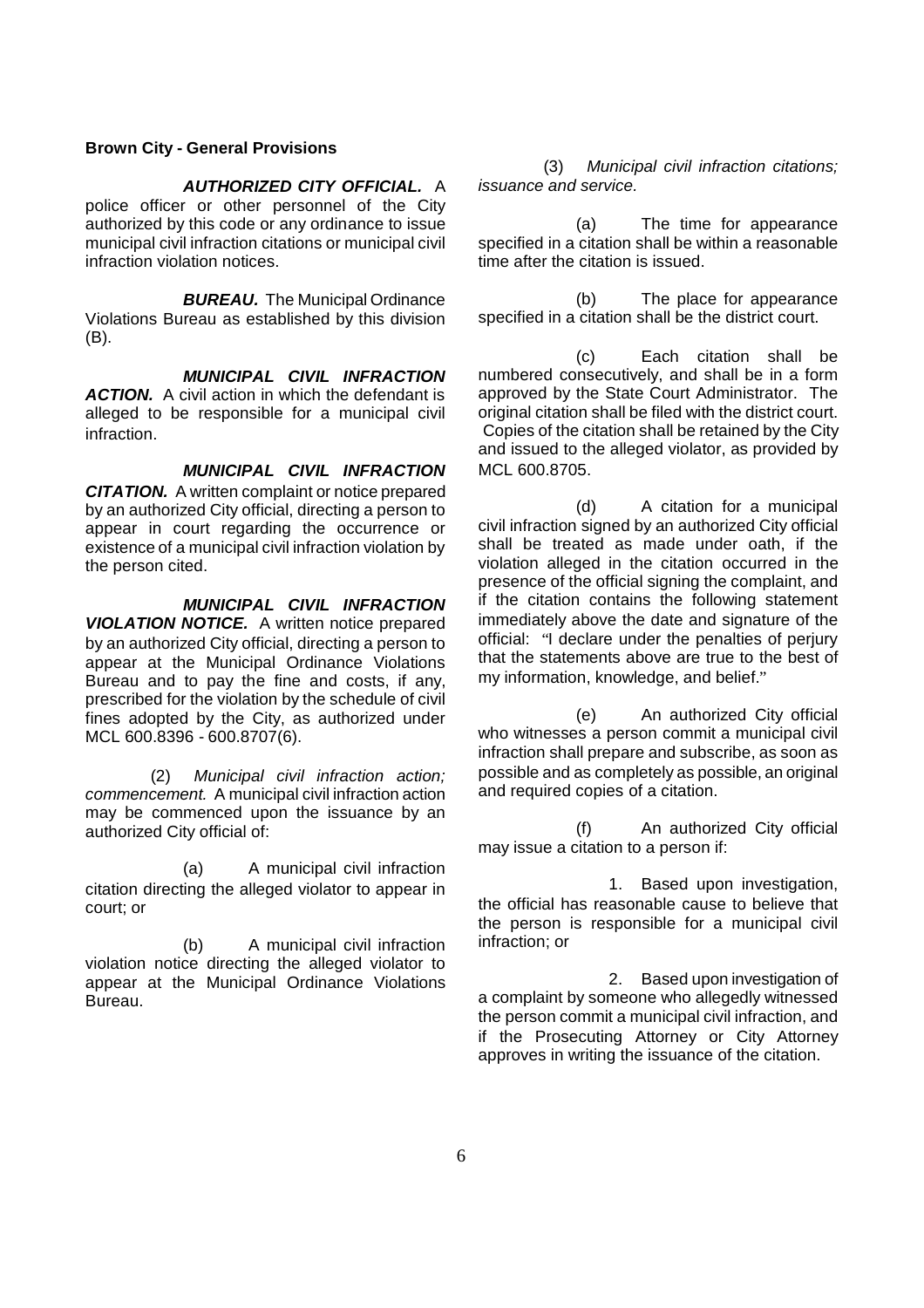#### **Rules of Construction; General Penalty**

(g) Municipal civil infraction citations shall be served by an authorized City official as follows.

1. Except as provided by division (B)(3)(g)2. below, an authorized City official shall personally serve a copy of the citation upon the alleged violator.

2. If the municipal civil infraction action involves the use or occupancy of land, a building, or other structure, a copy of the citation does not need to be personally served on the alleged violator, but may be served upon an owner or occupant of the land, building, or structure by posing the copy on the land or attaching the copy to the building or structure. In addition, a copy of the citation shall be sent by first-class mail to the owner of the land, building, or structure at the owner's last known address.

(4) *Municipal civil infraction citations; contents.*

(a) A municipal ordinance citation shall contain: the name and address of the alleged violator, the municipal civil infraction alleged, the place where the alleged violator shall appear in court, the telephone number of the court, and the time at or by which the appearance shall be made.

(b) Further, the citation shall inform the alleged violator that he or she may do 1 of the following:

1. At or by the time specified for appearance, admit responsibility for the municipal civil infraction by mail, in person, or by representation;

2. At or by the time specified for appearance, admit responsibility for the municipal civil infraction with explanation, by mail, in person, or by representation; or

3. Deny responsibility for the municipal civil infraction by doing either of the following:

a. Appearing in person for an informal hearing before a judge or district court magistrate, without the opportunity of being represented by an attorney, unless a formal hearing before a judge is requested by the City; or

b. Appearing in court for a formal hearing before a judge or district court magistrate with the opportunity of being represented by an attorney.

(c) The citation shall also inform the alleged violator of all of the following:

1. That if the alleged violator desires to admit responsibility with explanation, in person or by representation, the alleged violator must apply to the court in person, by mail, by telephone, or by representation within the time specified for appearance, and obtain a scheduled date and time for an appearance;

2. That if the alleged violator desires to deny responsibility, the alleged violator must apply to the court in person, by mail, by telephone, or by representation within the time specified for appearance, and obtain a scheduled date and time to appear for a hearing, unless a hearing date is specified on the citation;

3. That a hearing shall be an informal hearing, unless a formal hearing is requested by the alleged violator or the City;

4. That at an informal hearing the alleged violator must appear in person before a judge or district court magistrate, without the opportunity of being represented by an attorney; and

5. That at a formal hearing the alleged violator must appear in person before a judge with the opportunity of being represented by an attorney.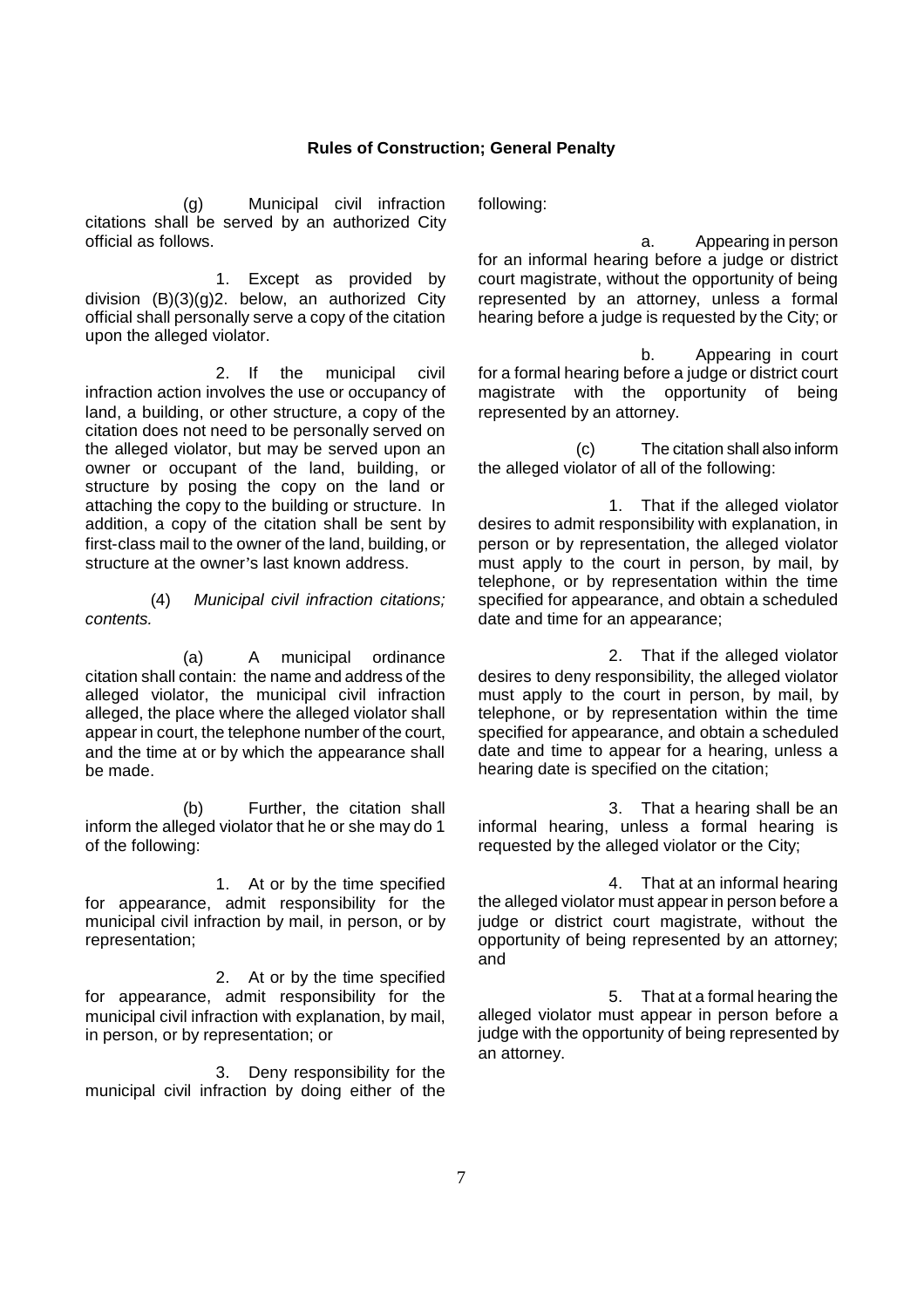(d) The citation shall contain a notice in boldfaced type that the failure of the alleged violator to appear within the time specified in the citation or at the time scheduled for a hearing or appearance is a misdemeanor, and will result in entry of a default judgment against the alleged violator on the municipal civil infraction.

(5) *Municipal Ordinance Violations Bureau.*

(a) *Bureau established.* The City hereby establishes a Municipal Ordinance Violations Bureau ("Bureau"), as authorized under MCL 600.8396, to accept admissions of responsibility for municipal civil infraction in response to municipal civil infraction violation notices issued and served by authorized City officials, and to collect and retain civil fines and costs as prescribed by this code or any ordinance.

(b) *Location; supervision; employees; rules and regulations.* The Bureau shall be located at the City Hall and shall be under the supervision and control of the City Clerk. The City Clerk, subject to the approval of the City Council, shall adopt rules and regulations for the operation of the Bureau, and shall appoint any necessary qualified City employees to administer the Bureau.

(c) *Disposition of violations.* The Bureau may dispose only of municipal civil infraction violations for which a fine has been scheduled, and for which a municipal civil infraction violation notice (as compared with a citation) has been issued. The fact that a fine has been scheduled for a particular violation shall not entitle any person to dispose of the violation at the Bureau. Nothing in this chapter shall prevent or restrict the City from issuing a municipal civil infraction citation for any violation or from prosecuting any violation in a court of competent jurisdiction. No person shall be required to dispose of a municipal civil infraction violation at the Bureau, and may have the violation processed before a court of appropriate jurisdiction. The unwillingness of any person to dispose of any violation at the Bureau shall not prejudice the person or in any way diminish the person's rights, privileges, and protection accorded by law.

(d) *Bureau limited to accepting admissions of responsibility.* The scope of the Bureau's authority shall be limited to accepting admissions of responsibility for municipal civil infractions, and collecting and retaining civil fines and costs as a result of those admissions. The Bureau shall not accept payment of a fine from any person who denies having committed the offense, or who admits responsibility only with explanation, and in no event shall the Bureau determine, or attempt to determine, the truth or falsity of any fact or matter relating to an alleged violation.

(e) *Municipal civil infraction violation notices.* Municipal civil infraction violation notices shall be issued and served by authorized City officials under the same circumstances and upon the same persons as provided for citations as provided in divisions  $(B)(3)(f)$  and  $(B)(3)(g)$ above. In addition to any other information required by this code or other ordinance, the notice of violation shall indicate the time by which the alleged violator must appear at the Bureau, the methods by which an appearance may be made, the address and telephone number of the Bureau, the hours during which the Bureau is open, the amount of the fine scheduled for the alleged violation, and the consequences for failure to appear and pay the required fine within the required time.

(f) *Appearance; payment of fines and costs.* An alleged violator receiving a municipal civil infraction violation notice shall appear at the Bureau and pay the specified fine and costs at or by the time specified for appearance in the municipal civil infraction violation notice. An appearance may be made by mail, in person, or by representation.